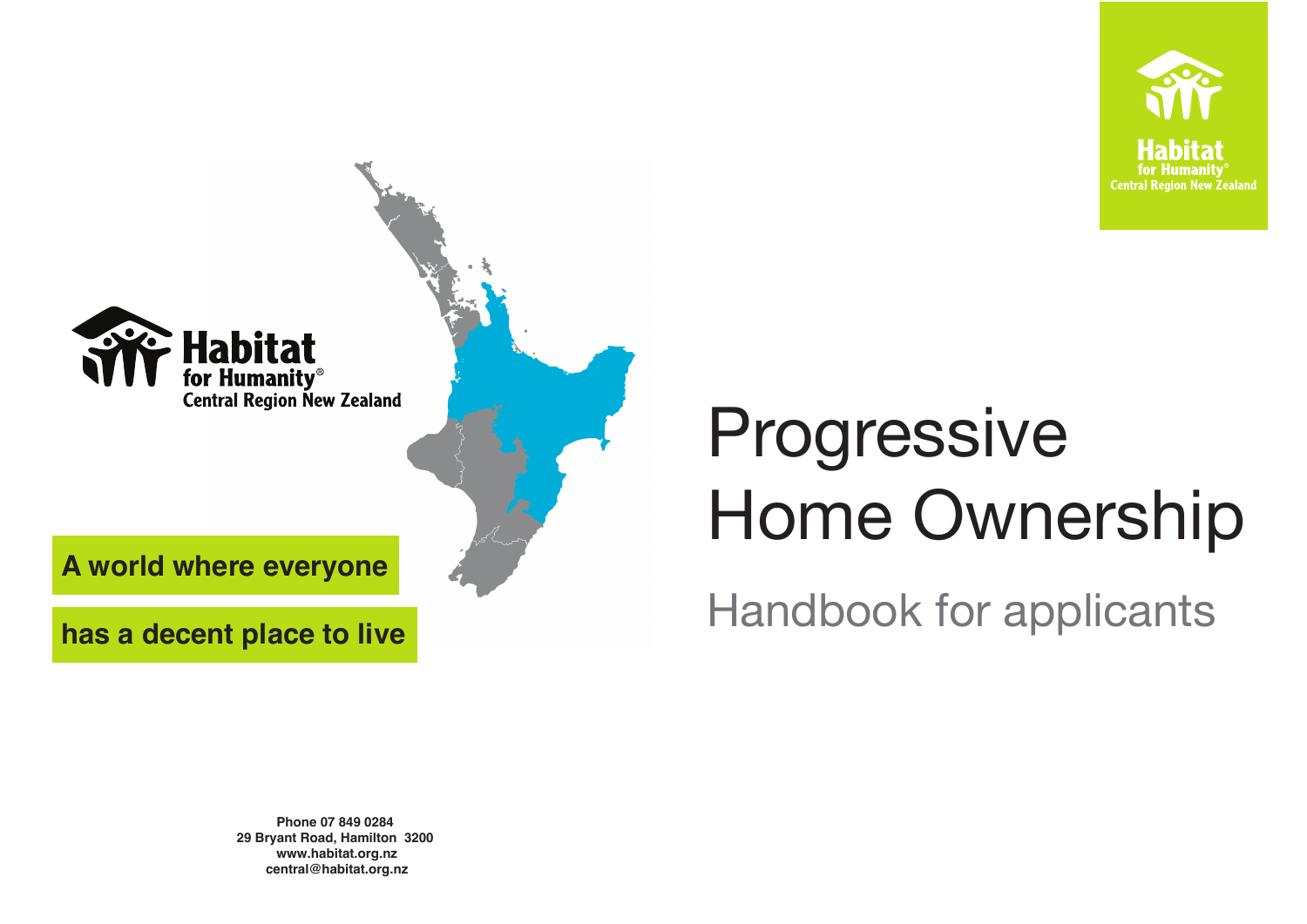Habitat for Humanity is a not-for-profit charity which believes everyone deserves a decent place to live. In the Central North Island, we do this through:

- Progressive Home Ownership
- Home repair programmes for low income home owners
- Social rentals
- Freeman Court, independent living accommodation for older people

Our Assisted Home Ownership Programme gives families a hand-up to a simple, decent home. With this comes the pride of ownership, a sense of belonging and most of all, stability. Secure housing improves a family's well-being, nurtures hope, and contributes towards a successful future.

Assisted Home Ownership is a hand-up, not a hand-out, and all families involved invest 500 hours of their own time (sweat equity) to build their own home or those of others, and in other parts of our business.

## **Introducing Habitat for Humanity**



How long does the selection process take from start to finish?

Up to 12 months – this includes the application, interview, selection and build process.

How long will it take to hear from Habitat once I have submitted my assisted home ownership application form?

You should receive a letter within two weeks to notify you of the outcome – whether that is accepted, declined, or 'need more information'.

Habitat reserves the right to decline an application and or review eligibility criteria without notice. Habitat's decision is final and no correspondence or discussion will be entered into.

Am I only interviewed if Habitat has chosen to build in an area I have indicated on my application?

Only those families who have completed the required forms, who meet our eligibility criteria and who have highlighted on their forms the chosen area Habitat have decided to build in are interviewed.

Families who have completed their forms, who meet our eligibility criteria but have not signalled the chosen area on their form will be invited to an interview at a later date – closer to the time if Habitat decides to build in their preferred area.

What does the interview process look like?

The price of your house (if all partnership requirements are met) will usually be the Current Market Valuation, including the value of the land, at a time habitat selects during the first 5 years. We take steps to help preserve the present day value of the houses by annually adjusting for inflation. This ensures that at the end of the repayment, another house can be built for a family in need.

It is Habitat's preference to interview families in their home first. All family members will be invited to sit in with our partner family selection committee shortly after (when all the members are able to come together) to discuss housing needs and why they deserve to be the chosen family for the next Habitat home.

What happens to my information after an interview?

Paperwork is passed on to and held by the partner family selection committee until a family has been chosen.

Is it compulsory for families to work with a budgeter and attend education workshops?

Yes, to be selected you must demonstrate that you have worked with a budgeter and have completed a budget worksheet. Workshops will run over a period of 12 (split) weeks – generally 3 hours per session. Families are notified weeks in advance before the education workshops commence.

Family members can alternate what day to attend

How will I know if I am successful?

Families will be notified via telephone, followed by written notification.

#### What is an umbrella agreement (UA)?

It is an agreement that is signed by both parties covering

the period of the partnership. It includes sweat equity requirements, conditions for grant of tenancy, conditions of sale and purchase of the property, satisfaction or nonsatisfaction of conditions, partnership obligations and other matters and schedules. The UA outlines the build specifications and families sweat equity hours obligations.

#### What is a residential tenancy agreement (RTA)?

Outlines landlord and tenant responsibilities. A family will initially occupy the house as a tenant until all the conditions of the umbrella and tenancy agreements have been completed. At this point the home ownership process will commence and will be formalised by a Long Term Sale and Purchase Agreement.

#### What is a Long Term Sale and Purchase Agreement?

An LTSPA is an agreement that sets out in writing all the agreed terms and conditions of the sale and purchase of a Habitat home. It includes but is not limited to sale price, chattels, possession and settlement. The agreement will also set out obligations and conditions that the buyer and/or seller must abide by. These may include what access the buyer may have to inspect the property before settlement and ensuring the property remains insured until the settlement date.

#### What will I be required to pay if successful?

Before you move in, you will be required to pay a bond of \$1500. Following this, you will be required to make regular house payments that will be set at 30% of your gross (combined) household's income or 75% of private market rental – whichever is highest.

It is important to note, the lowest we will charge is \$250 per week and income reviews will take place on 1 July each year until you settle. If you do not submit your combined household income details during the review timeframe, your house payments will be set at market rate until such times you do so.

Habitat will provide you with 60 days written notice before any increase takes place. You will be notified early April to provide your household income verification details.

#### How much will I need to pay to buy the house from Habitat?

### Frequently Asked Questions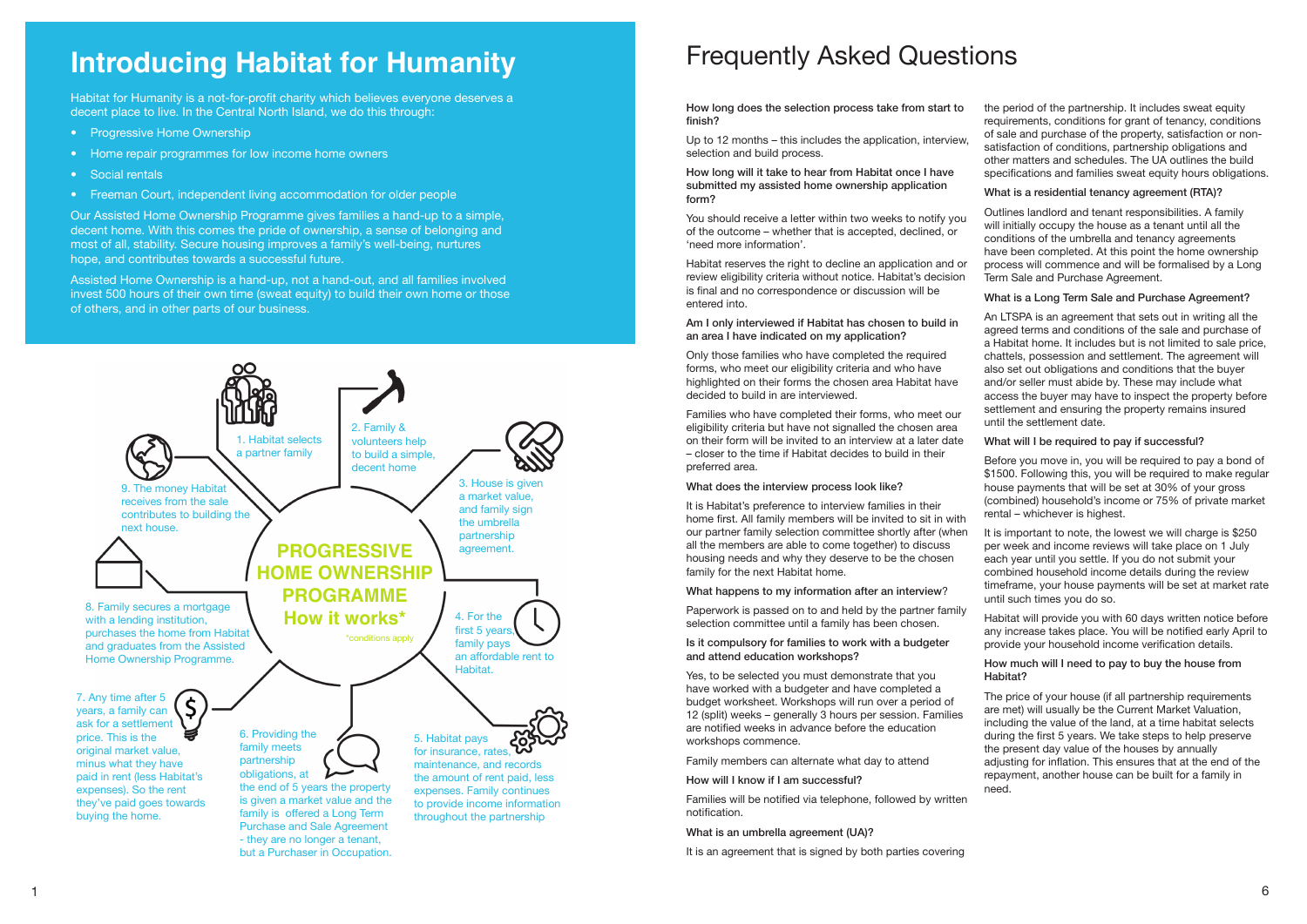### Give and take - our responsibilities



Willingness is a significant part of the Progressive Home Ownership Programme and the first step towards forming a partnership with Habitat. remaining SWEAT equity hours by volunteering at our Habitat ReStores

- $\boxtimes$  I don't own any property.
- $\boxtimes$  Our current living situation doesn't suit our needs.
- $\boxtimes$  We're paying more than 30% of our gross income on rent.
- $\boxtimes$  We have no home deposit savings.
- $\boxtimes$  I'm ready to step up and make a long-term commitment towards my future, and that of my family.
- $\boxtimes$  I'm willing to put in the work to help build, and learn more about home ownership.

All families who are part of the Progressive Home Ownership Programme invest a minimum of 500 SWEAT equity hours towards different aspects of the process. This includes assisting with the build, participate in a range of education workshops and complete any

Families are required to make regular affordable (interest free) repayments over the duration of the 10 year period. The first five years are effectively an affordable renting/ deposit period, followed by a 'long-term sale and purchase agreement'.

### A hand-up, not a hand-out



Habitat for Humanity Central North Island recognises the Six Dimensions of Housing Adequacy, as adopted by Statistics New Zealand, and recognised by the Universal Declaration of Human Rights. If all of these aspects are present, a home could be said to be adequate, or 'decent'.

# What is a 'decent' place?

# Is this programme right for me?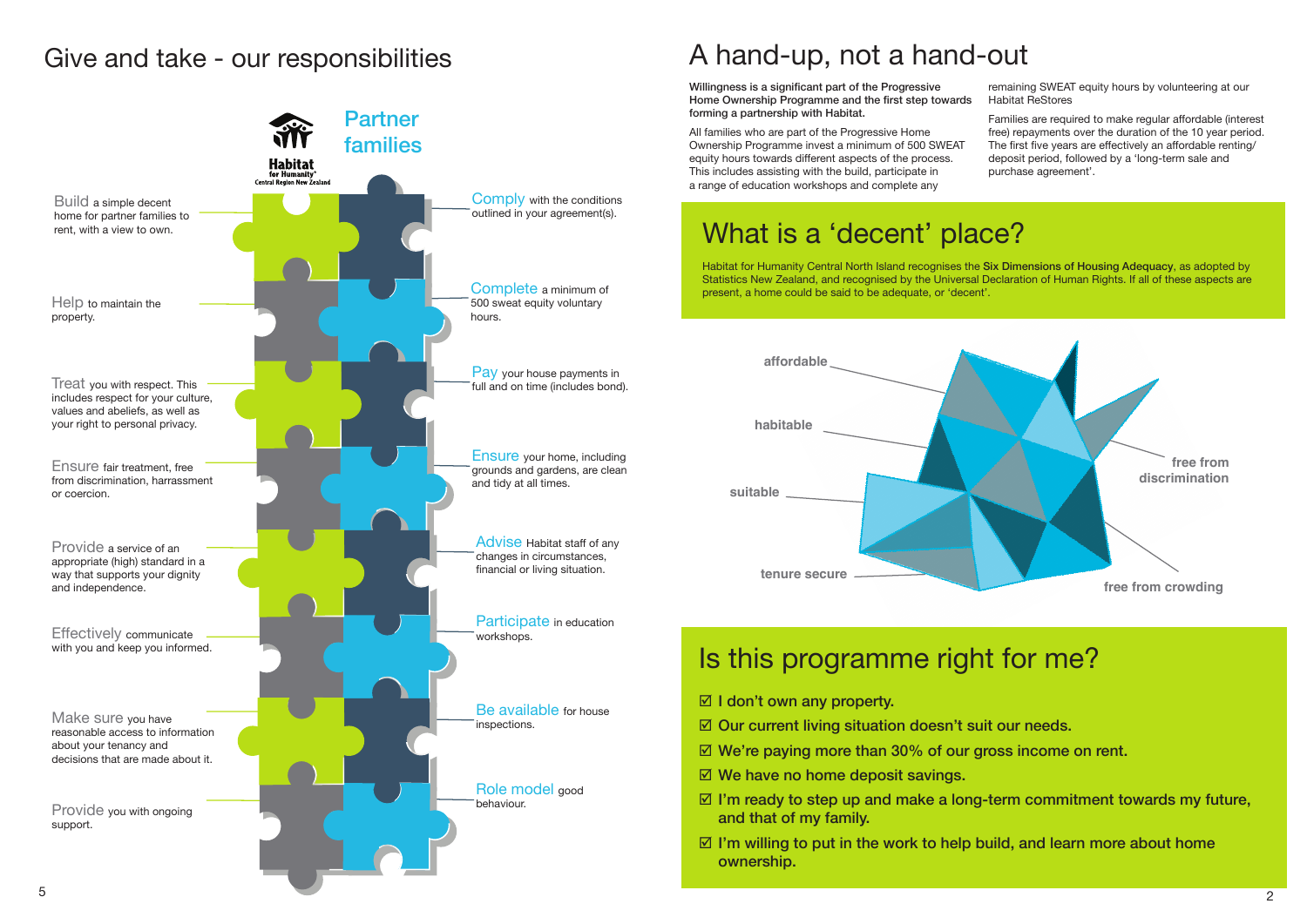# The application and selection process

Habitat for Humanity Central Regions's Progressive Home Ownership Programme is just part of its activity in the region. each year is made based on various factors, including the demonstrated need for home ownership within a particular community, the availability and cost of land.

Thanks to the generosity of funders, sponsors, supporters and volunteers, we're able to pay for and carry out building and to continue running our programmes. The decision on where we choose to build a house The application, interview and build process is designed to make sure we select a family or families who have a genuine and demonstrated need for housing, a willingness to delivery on the agreed outcomes, and potential to permanently lift themselves out of poverty.

**In-home interview.** For families who have been shorlisted. Two representatives from the Habitat selection panel will visit (within one month of application).

**Complete a Progressive Home Ownership Programme Application Form and send it in.**









**5**

**6**

**Building starts.** The successful family, their family, friends and volunteers build the home. The family begins and continues to work towards completing 500 hours of Sweat Equity.

**Habitat advertises that there is a Progressive Home Ownership Programme opportunity in your community.**

> **Dedication.** Habitat and the family hold a 'dedication' event prior to moving in. This may or may not be faith-based, depending on the family's wishes.

**Full interview with selection panel.** For families who have been shorlisted.

#### **Education workshops.**

Families will be invited to take part in workshops, designed to cover important topics relevant to entering a partnership with Habitat.

**Second interview with selection panel.** 

**Successful family is selected and notified.** All families are notified via phone and letter. Unsuccessful families' info is held with a view to possible future opportunities.

**Umbrella Agreement.** The successful family is invited to discuss and sign an umbrella agreement before the build starts.

**Residential tenancy agreement and bond.** Family is invited to sign a Residential Tenancy Agreement and Bond Lodgment Form prior to moving in.

- have New Zealand citizenship or permanent residency
- have worked or lived in the Central North Island region for at least two years
- have no serious criminal convictions or charges pending
- be able to show evidence of a good tenancy and credit history
- have waited two years after being discharged from bankruptcy, and have reestablished a good credit rating
- have no more than \$1000 in outstanding debt at time of application (includes delinquent debt, but excludes vehicle and student loan debt).

**Long Term Purchase and Sale Agremeent (LTSPA).** After a fiveyear rental period, and if obligations have been met, the family may be invited to sign an LTSPA.



# Progressive Home Ownership partner family selection criteria - three essential factors



Habitat for Humanity recognises and assesses a number of factors when deciding who might benefit the most from our Assisted Home Ownership Programme.

### **Willingness**

Families must be willing to:

- engage in a 10 year partnership
- perform a minimum of 500 sweat equity hours
- participate in education workshops
- work with a budgeter
- pay a \$500 bond before occupancy.

### Demonstrated need

Families considered for the Assisted Home Ownership Programme are living in a situation of housing inadequacy. They have a stable household income which will enable them to meet the required repayments. Aspects that help to demonstrate their need for permanent housing and home ownership might include some or all of the following.

- Overcrowded.
- Cold, damp, uninsulated.
- Proven health, disability or psychosocial need.
- Unaffordable rent.
- Insecure tenure.
- Home unsuitable for family circumstances.
- Inability to secure accommodation because of discrimination.
- Little to no savings for a deposit on a home.

### **Potential**

Families must: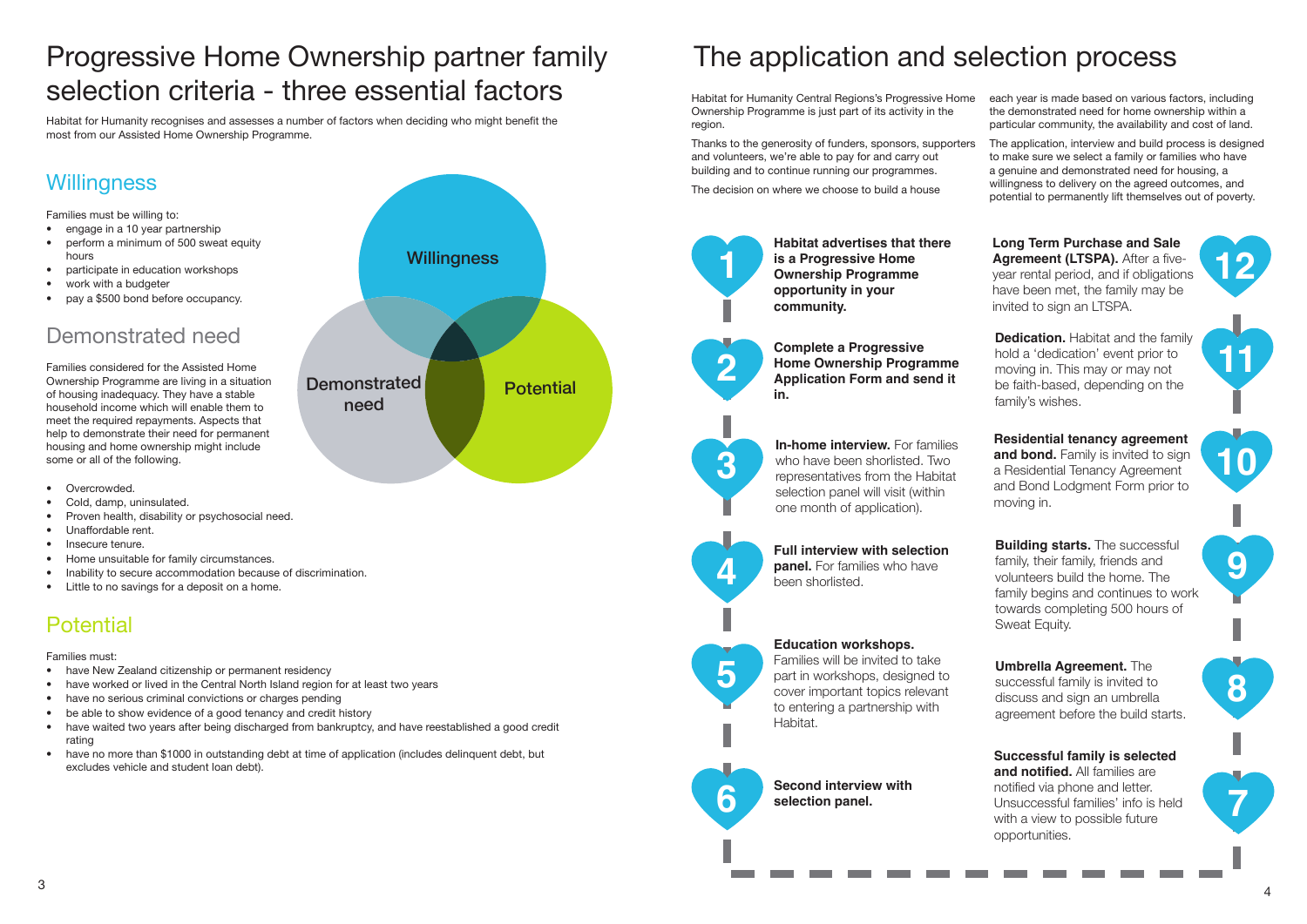### **Expression of interest Form**



### **PROGRESSIVE HOME OWNERSHIP**

| <b>APPLICANT DETAILS</b>                                                                                    |                         |        |  |  |  |
|-------------------------------------------------------------------------------------------------------------|-------------------------|--------|--|--|--|
|                                                                                                             | $-$ DOB $-$ / $-$ / $-$ |        |  |  |  |
|                                                                                                             |                         |        |  |  |  |
|                                                                                                             |                         |        |  |  |  |
|                                                                                                             |                         |        |  |  |  |
|                                                                                                             |                         |        |  |  |  |
|                                                                                                             |                         |        |  |  |  |
|                                                                                                             |                         |        |  |  |  |
| CHILDREN / FAMILY Please list children who would live with you, if your                                     | Date of<br>birth/age    | Gender |  |  |  |
| application is successful, and, if applicable, any other extended family/whanau who<br>would live with you. |                         |        |  |  |  |
| Full name (complete on additional sheet if necessary)                                                       |                         |        |  |  |  |
|                                                                                                             |                         |        |  |  |  |
|                                                                                                             |                         |        |  |  |  |
|                                                                                                             |                         |        |  |  |  |
|                                                                                                             |                         |        |  |  |  |
|                                                                                                             |                         |        |  |  |  |
|                                                                                                             |                         |        |  |  |  |
|                                                                                                             |                         |        |  |  |  |
|                                                                                                             |                         |        |  |  |  |
| <b>ETHNICITY</b> Which best describes your family                                                           |                         |        |  |  |  |
|                                                                                                             |                         |        |  |  |  |
|                                                                                                             |                         |        |  |  |  |
|                                                                                                             |                         |        |  |  |  |
| <b>CURRENT ACCOMMODATION Are you</b>                                                                        |                         |        |  |  |  |
| $\Box$ Renting<br>$\Box$ Boarding $\Box$ In Housing NZ accommodation $\Box$ Emergency accommodation         |                         |        |  |  |  |
|                                                                                                             |                         |        |  |  |  |
|                                                                                                             |                         |        |  |  |  |
|                                                                                                             |                         |        |  |  |  |
| How much rent or board are you paying? \$_______________________________ per week / per fortnight           |                         |        |  |  |  |
| Do you receive an accommodation benefit? YES / NO \$__________________________ per week / per fortnight     |                         |        |  |  |  |